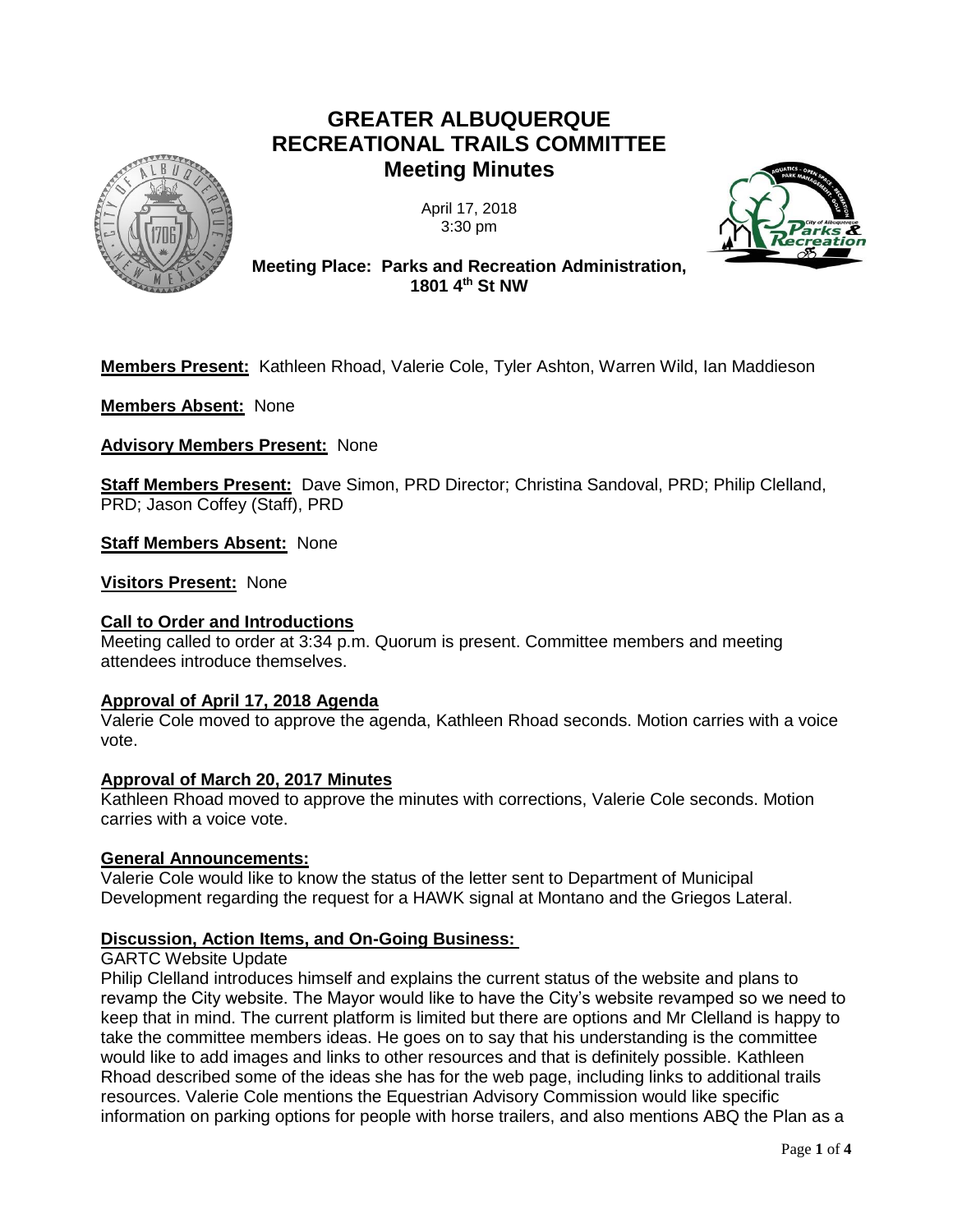resource to get nice photos of trails for the webpage. Tyler Ashton suggests using the GARTC acronym after the first instance in which the full title is spelled out. Adding photos to the site is reiterated, and specifically photos highlighting the multi-use nature of the trail network. ABQ the Plan is mentioned as a resource for great photographs and Director Simon says Dekker Parrish Sabatini have all the photos for the ABQ the Plan website, and adds that adding videos would be a nice feature to highlight. Staff mentions including a meeting schedule, with location information in tabular form would be a nice addition to the website.

## National Trails Day

Staff introduces National Trails Day is Saturday, June 2, 2018 from 9am to 11am, and mentions the tribute event for Bill Kraemer. The event will provide an opportunity to pull weeds and remove litter. Staff will work with Parks Management, Volunteer and Park Use Coordinator to get volunteers. Ian Maddieson mentions using the Open Space web page to steer Trails Day over flow volunteer towards our urban trail stewardship project.

## Trail Project Program

Staff distributes a spreadsheet shown the current and upcoming trail project and introduces the topic of programming and the desire to include the committee in programming efforts. There is a general conversation about available funding and bond funding. There is a general conversation about potential projects and Ian Maddieson mentions the Bear Tributary to Academy Hills Park, the park has a nice trail loop but the arroyo leading to it does not. The Embudito Arroyo east of Eubank is an opportunity as well. The Tijeras arroyo to the east is also an available corridor, but none are included in the trail plan. Tyler Ashton mentions the need for more grade separated crossings of Coors Blvd. There is a general conversation about finding the balance between operations & maintenance and capital projects. The goal is to show the needs for both O&M and capital and help tell the story of the trails network in a positive light while highlighting how much better the network could be with more funding.

# Committee Member Recruitment

Christina Sandoval informs the committee that two new members were approved at the City Council meeting on 4/16/18. Likhaya Daylie was appointed to the Runners and Joggers seat and Travis Davis was appointed to the Physically Challenged seat. Staff will work with the new members so they can attend the next meeting. A question was asked about committee member applicant Geoffrey Tweed whose application has been subject to seemingly complete inaction although it predates the new members' applications by a year or more.

#### Connections to on and off street facilities

Staff mentions the letter sent to DMD regarding the issue and lack of response and there is a general conversation about where these connections are lacking and how to better coordinate projects. Director Simon shares the idea to include connections between facilities in the project review process utilized by the City.

Kathleen Rhoad asks Director Simon if he is willing to share his vision for the trails network and talk about his background. Director Simon goes on to describe his background in general and as it specifically relates to trails and shares his vision for the Department and highlights the priorities of Mayor Keller's administration.

# **Staff Reports and Project Updates:**

Staff Report, Jason Coffey, Senior Planner, Parks and Recreation Department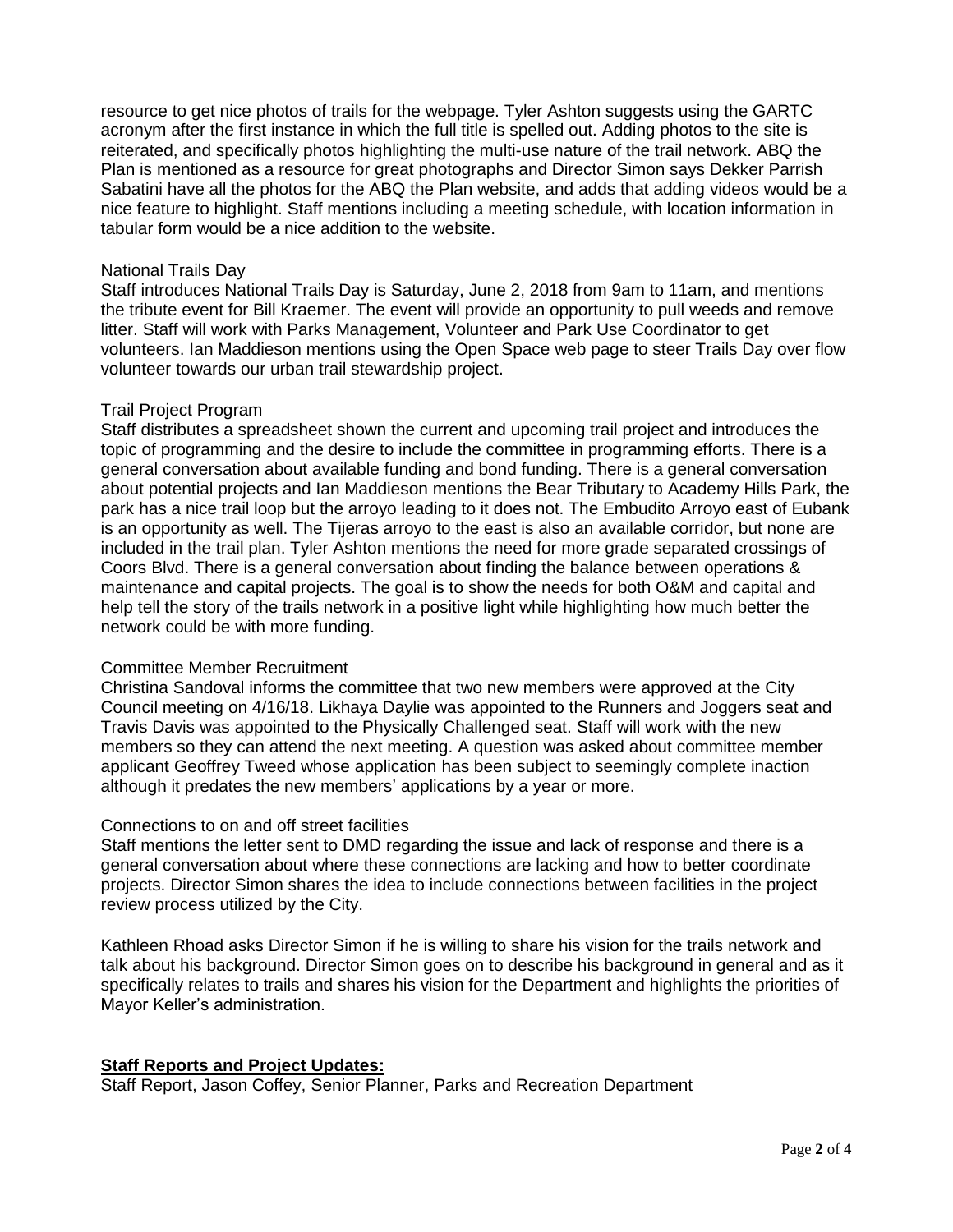**Gail Ryba Bridge Approach**- Work on this project is nearing completion. The next step is to hydro seed the slope and that work will be performed by the Open Space Division. Open Space's crews are all working on Bosque restoration and vegetation control projects until April 15 so no work on the hydro seeding will take place until after 4/15. Some materials are needed for the seeding and Parks Construction is working on procurement of those materials. I don't have specific timeline for the completion of the entire project but we getting closer. Once the work is done the slope will receive supplemental irrigation for a temporary irrigation system that was installed long the top of the slope, this will enhance the likelihood of good results from the seeding.

**North Diversion Channel Bridge**- The concrete was poured on 4/5 and 7 day break can back above 3000 psi so in terms of strength the deck is in good shape. The concrete work came out a bit rough and the contractor is working to smooth out the surface and may need to use a bit of mortar in a couple spots and the engineer is evaluating the submittal for the product they have suggested using. If the mortar does not achieve the desired results we may have them do an epoxy overlay on the deck as the final finish. The project team met on site 4/13 to get our game plan in order and I am hoping we can have bridge open in about a week, but we will have to see how the final finish work looks before we schedule the opening.

**Alameda Drain Trail**- April 12, 2018 was the deadline for consultants to have their design proposals submitted and the final scoring meeting is set for May 1, 2018. The funding agreement is still making its way through the signature routing process and I am optimistic the consultant selection process and the funding agreement process will come together in a reasonable time frame to allow us to start design work on the project as soon as we can.

**Four Hills Trail**- This project is scheduled to begin May 7, 2018 and be finished by May 25, 2018. It will consist of a crack fill and seal coat with new striping and removal of the old style bollards.

**Ladera Dam Trail**-Parks received additional cost estimates for this project and we now have one estimate at \$248k and one for \$278k that includes some base course to shoulder up the dam and help prevent the edges from eroding away. We need to make a decision on this project soon and I favor the bas course option. Councilor Sanchez's office is involved as well so we will provide them with what we are willing to pay for and if they have additional funding for mulch or some other landscaping materials then we will add that. Otherwise, Parks is just willing to pay for the trail, so there is a bit more coordination needed but we are getting closer.

**Trail Planner Position**-The candidate accepted our conditional offer so I need to work with HR staff on the next steps, but no time line yet for when they might actually start work.

# **Public Comment:**

None

**Adjourn:** Meeting adjourned at 5:31pm.